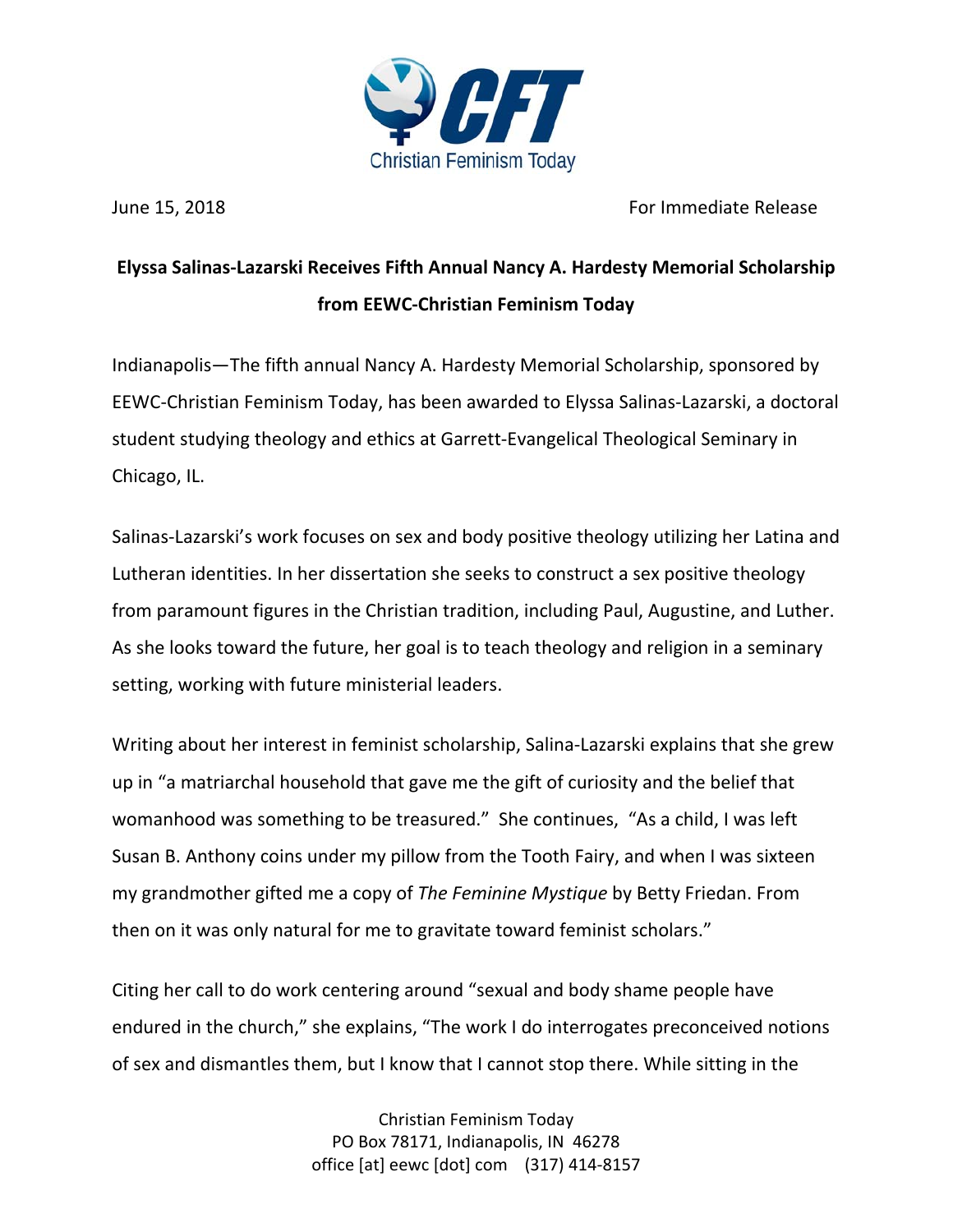## Hardesty Memorial Scholarship Awarded 2

rubble, I will construct a liberating theology of sex that I believe is part of this tradition but that has until now been dominated by patriarchal politics. This work will require an in‐depth knowledge of the tradition along with an interdisciplinary understanding of how sex is treated in other areas, including, but not limited to, gender studies and queer studies."

The Nancy A. Hardesty Memorial Scholarship is awarded to a student who aspires to exemplify the values and achievements of Nancy A. Hardesty, a founding member of the EEWC‐Christian Feminism Today organization. The purpose of the \$1,000 scholarship, awarded every June, is to help a student who wants to be in a leadership role that supports and promotes Christian feminism.

Nancy A. Hardesty (1941–2011) was a founding member of the Evangelical Women's Caucus, which, over the past 44 years, has grown into EEWC‐Christian Feminism Today. Until her death, Dr. Hardesty was a professor of religion in the Department of Philosophy and Religion at Clemson University, in Clemson, SC. Previously, she had taught English and writing at Trinity College in Deerfield, IL, and had worked on the editorial staffs of *Eternity* magazine and *The Christian Century.*

Ms. Hardesty's first book, co‐authored with Letha Dawson Scanzoni, was *All We're Meant to Be: A Biblical Approach to Women's Liberation*. Originally published in 1974, the book has gone through several editions and has influenced countless Christian feminists, from evangelicals to mainline Protestants to Roman Catholics. In 2006, *Christianity Today* magazine ranked *All We're Meant to Be* among the top fifty books that had influenced the evangelical Christian movement over half a century.

> Christian Feminism Today PO Box 78171, Indianapolis, IN 46278 office [at] eewc [dot] com (317) 414‐8157